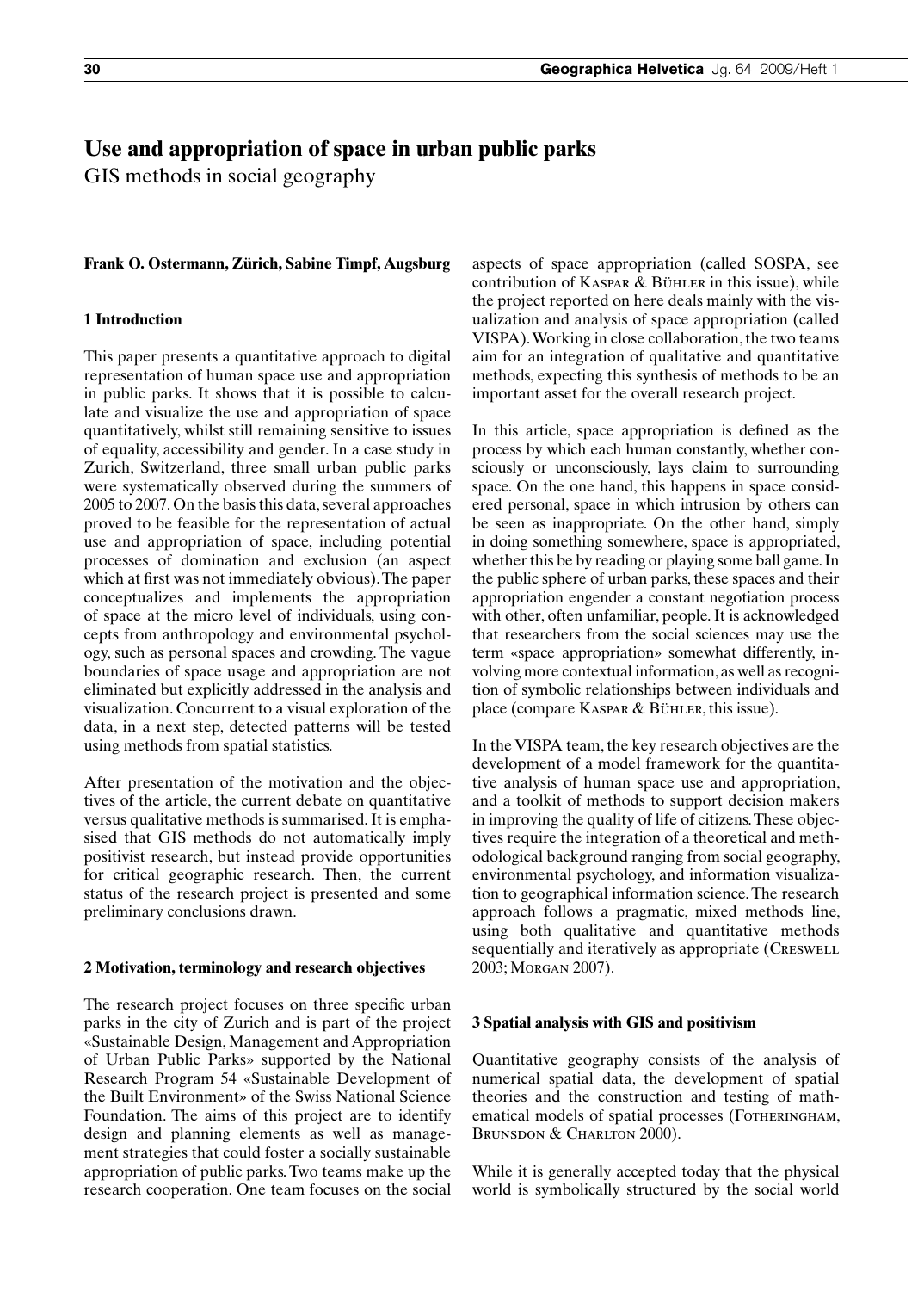and society (Löw 2001; Werlen 1993), and inseparable from social processes and relations (PAVLOVSKAYA) 2006), it is not long ago that quantitative geographic research overemphasized space in a determinist, functionalist manner, searching for globally applicable laws. Reproduction of the natural and social world was reduced to a technical problem; errors were seen as the result of lack of technical skill or unintentional distortion (Pickles 1994). Consequently, quantitative geography is still strongly associated with positivist epistemology (Poon 2005; SHEPPARD 2001). Critics argue that quantitative methods reproduce geographies of primarily white, male, bourgeois power structures. For researchers advocating non-positivist knowledge production, qualitative methods have become an accepted strategy (PAVLOVSKAYA 2006; SHEPPARD 2001). However, many simple spatial analysis functions are actually rather qualitative in nature. Visualization, for example, is a qualitative research approach well suited for use throughout the whole research process (Dykes, MacEachren & Kraak 2005; Gahegan 2005). Knigge and Cope (2006) see many similarities between grounded theory and visualization: Both are exploratory, iterative, pay attention to the particular and the general, allow multiple interpretations and acknowledge uncertainty.

Additionally, the criticism ignores recent developments in quantitative research. The naturalist, positivist search for absolute, universal laws has been superseded by an acknowledgement of the importance of local variations. There is a clear trend from the «global» to the «local» (FOTHERINGHAM, BRUNSDON & Charlton 2000). According to Sheppard (2001), the association of positivism and quantitative geography is not a necessary relationship, but a social product of disciplinary rivalries and debates.

Several researchers, influenced by Goodchild (1992), have taken up the challenge to place geographical analysis methods on a more solid theoretical foundation, discussing whether GIS is a tool or a science (Pickles 1997). There have been attempts at redefining what geographical information science is or could be, with research focusing on issues of relational views of geographic phenomena, uncertainty, qualitative reasoning, ontologies and semantics, and cognitive and usability issues (for an overview, see Fisher & Unwin 2005). Miller (2005) suggests a new, people-based perspective and methodological approach in GIScience. He contends that traditional place-based methods were developed under the constraints of scarce data and computing power. They ignored the spatio-temporal conditions of human existence and organization and were ill equipped to address many of the key questions regarding access to activities and resources. Kwan and Lee (2003) have used GIS for the analysis of gender-related research issues, while Yu (2006) employs a temporal geographic framework with GIS for the exploration and analysis of human interactions. The work presented here attempts to further contribute to the growing number of quantitative, post-positivist research projects.

#### **4 Modelling space use and appropriation**

In order to detect informal processes of exclusion and domination, it is imperative to develop a method to make the otherwise invisible conflicts in space appropriation visible. While research in sociology (BOURDIEU 1991) and social geography (Werlen 2000) on space appropriation has focused on patterns at the spatial and/or meso-scale, most of the research dealing with individual human space use at the micro-scale has been conducted by anthropologists and psychologists (Altman 1975; Baldassare 1978; Freedman 1975; Goffman 1974; Hall 1966; Johnson 1987; Sommer 1969). To the knowledge of the authors, there has only been one quantitative spatial study on this aspect (GEDIKLI & ÖZBILEN 2004), and the implementation thereof does not seem to reflect actual space use adequately. Others have mapped but not modelled human space use (Paravicini 2002). Studies from the leisure sciences dealing with conflicts in recreation facilities do not appear to be explicitly spatial in nature, relying often on post-hoc surveys. It is felt that they could benefit by modelling of park use (ANDERECK  $&$  BECKER 1993; MARCOUILLER, SCOTT & PREY undated).

The model of space use and appropriation presented here consists of two basic elements: active spaces and passive spaces. Passive spaces are the space around us where unwanted, inappropriate intrusion of other persons can cause discomfort and anxiety. HALL (1966) termed these passive spaces «personal spaces», conceptualizing them as concentric distance zones around a person and taking differences between cultural groups into consideration. BAXTER (1970) agrees and concludes from extended observations in natural settings, that age and gender can modify these interpersonal distances as well. The basic concept of personal spaces has been extended into the theory of proxemics, which includes additional factors such as types of spaces and behavioural categories (LITTLEJOHN & Foss 2005). Here, the first modelling approach concentrates on informal personal spaces, with the distance zone determined by the activity type. Modifications such as fixedfeature space or the individual sociopetal-sociofugal axis (facing) are to be implemented later.

A newly introduced component is the concept of activity footprints, representing active spaces. Each activity requires a specific space termed the activity's footprint.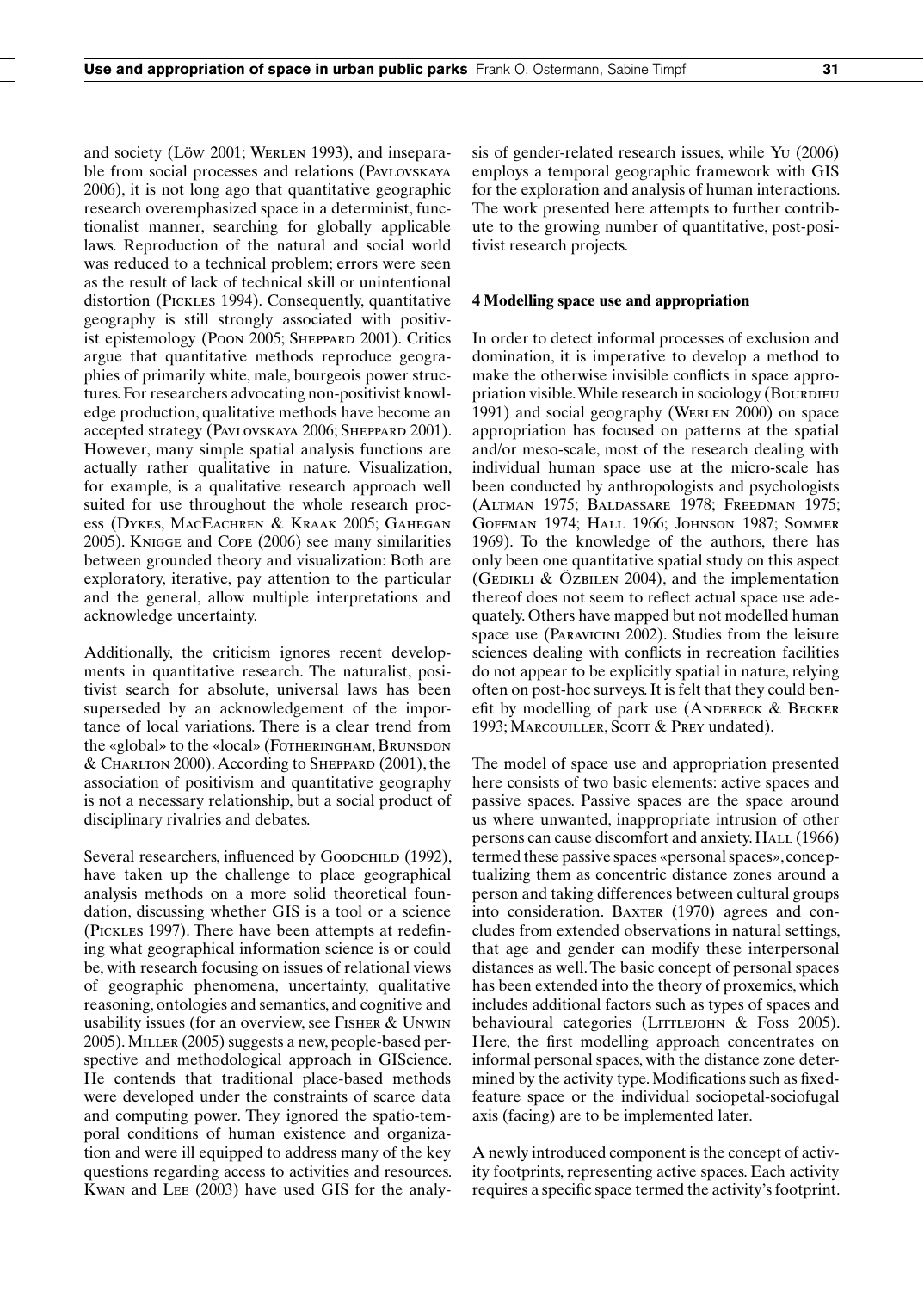Their size and shape is estimated from literature and observations. It is important to note at this point that these estimations are grounded in empirical evidence, but are in need of refinement and more research before they can be considered accurate enough to contribute to a sufficiently realistic modeling of human space appropriation.

The assumption is that a potential for crowding and goal interference exists when personal spaces and (incompatible) activity footprints of other park visitors overlap. Consider the example in Figure 1 of two soccer players and a reader and their respective activity footprints and personal spaces. The assumption is that the reader is looking for an undisturbed reading experience and thus feels uncomfortable with a soccer player's unpredictable movements when the latter enters his or her social distance zone. The same would be true in reverse. However, the activity footprint of the reader is very small and the personal space claimed by the soccer players is small due to their dynamic activity – they might feel uncomfortable only by a foul of a fellow player. Therefore, there is no overlap between the reader's activity footprint and the players' personal spaces.

During extended observations in the public parks of Zurich totaling over 140 hours, activities were classified into seven main categories: Static solitary (sleeping, reading), static interactive (observing, talking, card games), eating (barbecue, picnicking), dynamic regular (football, badminton), dynamic irregular (running around), park infrastructure (park-specific playgrounds), and activities involving water. In addition to the activity type, the observers also recorded each visitor's assumed age, gender, and group affinity. The location and time of the activities were recorded by placing points at the approximate centre of activity, with the unique identifier (ID) of the park visitor, activity type and start time of the activity.

# **5 Analysis of space appropriation and potential conflicts**

First, it is necessary to acknowledge the uncertainty associated with both data and analysis results. The multitude of terms used for describing uncertainty makes it necessary to briefly clarify and define the usage of the different aspects of «uncertainty» in the work:

- Inaccuracy: Errors made during the observations, concerning both spatio-temporal location as well as attributes.
- Incompleteness: Some of the details may not have been recorded.
- Vagueness of the boundaries of the personal spaces and activity footprints.

Pre-tests for intercoder reliability have shown a spatial inaccuracy of less than one meter, and a temporal inaccuracy of about one minute. A careful choice of attribute categories enabled a high accuracy. The data is almost complete, only minor details were omitted during busy periods. The spatial inaccuracy and incompleteness increase with activities that involve a lot of movement, since it was impossible to capture the exact space-time location of every park visitor at all times. The authors consider the inaccuracy and imprecision acceptable for the development and testing of the model and the analysis of the data. The vague boundaries were addressed by the main analysis method, Kernel Density Estimations (KDE). It is a well-researched spatial analysis method that fulfils the project's requirements and has been widely used for point data representing humans, although mostly at an aggregate or meso/macro-scale (Kwan & Lee 2003; Levine 2006). Detailed information on KDE can be found in several standard works on spatial analysis (Fotheringham, Brunsdon & Charlton 2000).

In Wahlenpark in the summer of 2006, 842 visitors were recorded during the observation period: 418 male, 402 female and 22 infants of unknown gender. Most visitors were adults (76%), with children totalling (17%) and teenagers and seniors 3.5% each.

Figure 2 shows an excerpt of the preliminary results of the data analysis: The original data (points) is displayed in the upper left. The other three figures show the density of visitors weighted by duration of stay in the form of surfaces: For all visitors in the upper right, for female visitors in the lower left and for male visitors in the lower right. The density surfaces are slightly elevated above ground to show the underlying park structure.

This visualization shows a specific distribution of visitors with clusters in physical space. Most activity for both male and female visitors is located in the left area of the park (playgrounds, tables and benches) and the lower park area (water basin). In contrast, male visitors have a higher density in the central open grassy areas and especially near the ball fence in the upper part of the park, whereas female visitors are almost not present there at all. This could support the hypotheses that male visitors use and appropriate open spaces more than female visitors, as noted by Paravicini (2002).

To detect potentials for conflict, further analytical steps are necessary, part of which have already been implemented and part of which are currently in progress. Thus, in a next step, the temporal dimension was included and overlapping activity footprints and personal spaces calculated. For each group of visitors,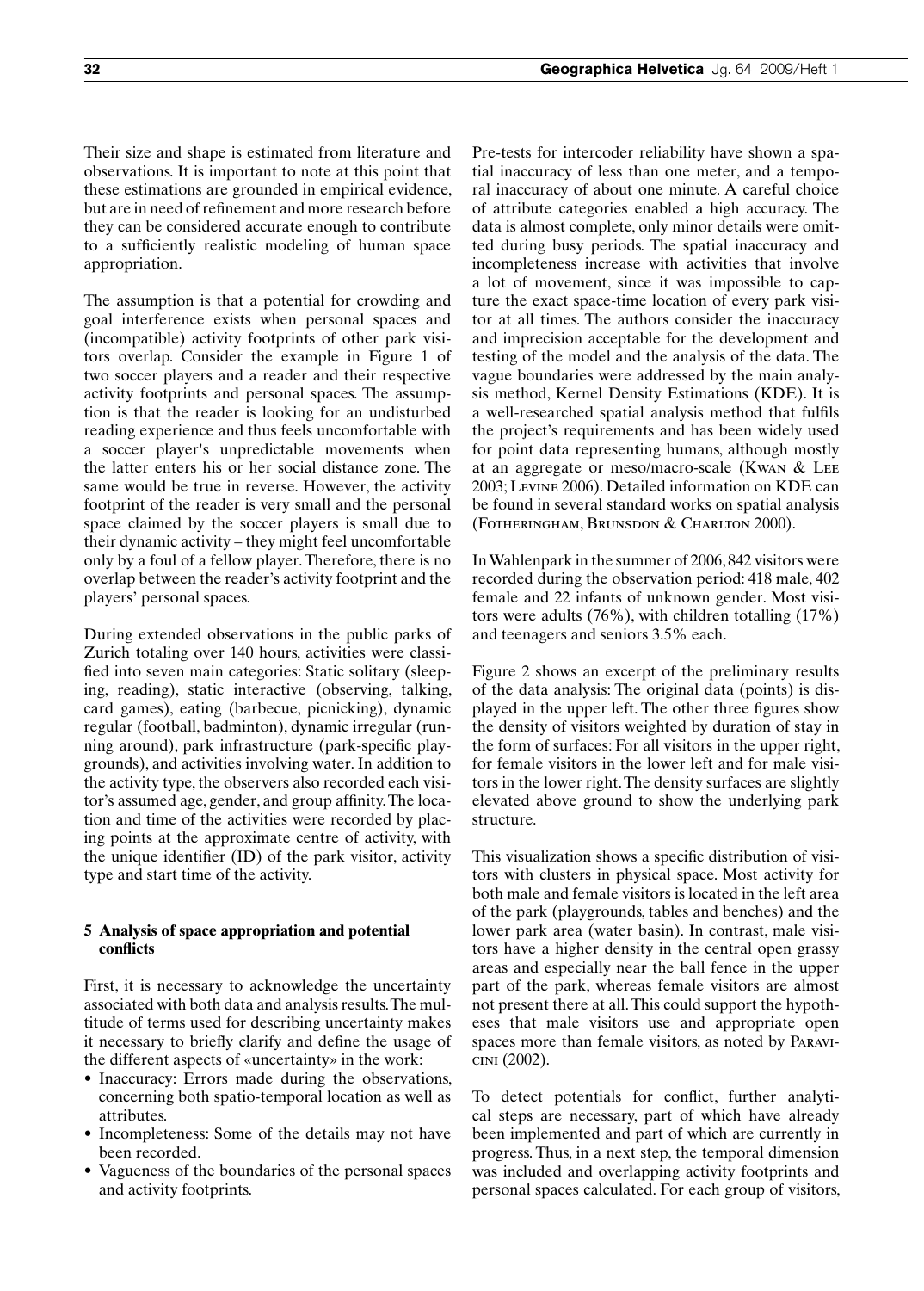

Fig. 1: Potential conflicts in space appropriation *Potentielle Konflikte in der Raumaneignung Conflits potentiels en matière de l'appropriation de l'espace* Graphics: F.O. Ostermann

two kernel density estimates were calculated: One for the personal spaces and one for the activity footprints. Assuming that there are no conflicts of space appropriation within one group of visitors, for each visitor group the prevalent activity type was chosen as group activity. The authors adjusted parameters controlling the spread (bandwidth) and height (volume or population) of a group's kernel density estimate to account for the activity-specific sizes of activity footprints and personal spaces. For each moment in time, each group's activity footprint was checked against the personal spaces of all other groups via map multiplications, so that only overlapping grid cells would retain any value at all. It is important to note here that this method does not «smooth over» individual park visitors: Since the values are multiplied, even a single park user can be represented by a high space appropriation and potential conflict if in proximity to a larger group of other park visitors. Another benefit to the analysis is the fact that the probability surface generated by kernel density estimations also ameliorates the problem of inaccurate and incomplete data: The closer to the centre of activity (represented by the original point), the more probable and intense this space is used by the park user. It is also important to remember that the parameter values at the current stage of research are assumptions derived from own experience and observations, and have yet to be verified in the evaluation process and refined accordingly.

In a final step, the findings will be synthesized with results gained through the analysis of interviews with park visitors (done by SOSPA), to see where there are similarities and discrepancies.

# **6 Conclusion**

In this paper, spatial analysis methods are applied at the micro-scale of individuals. The goal is to examine the appropriation of space in urban public parks. Extensive field observations in several parks in Zurich, Switzerland, were conducted over the span of three years, with database records taken of the location, assumed age, gender, and activity of park visitors. Based on research in environmental psychology, a model was developed that represents human space use and appropriation building on the two concepts of personal space and activity footprints. Arguing that quantitative spatial analysis methods remain a valid tool for non-positivist research, the model was implemented using kernel density estimates for the spatio-temporal analysis of the observed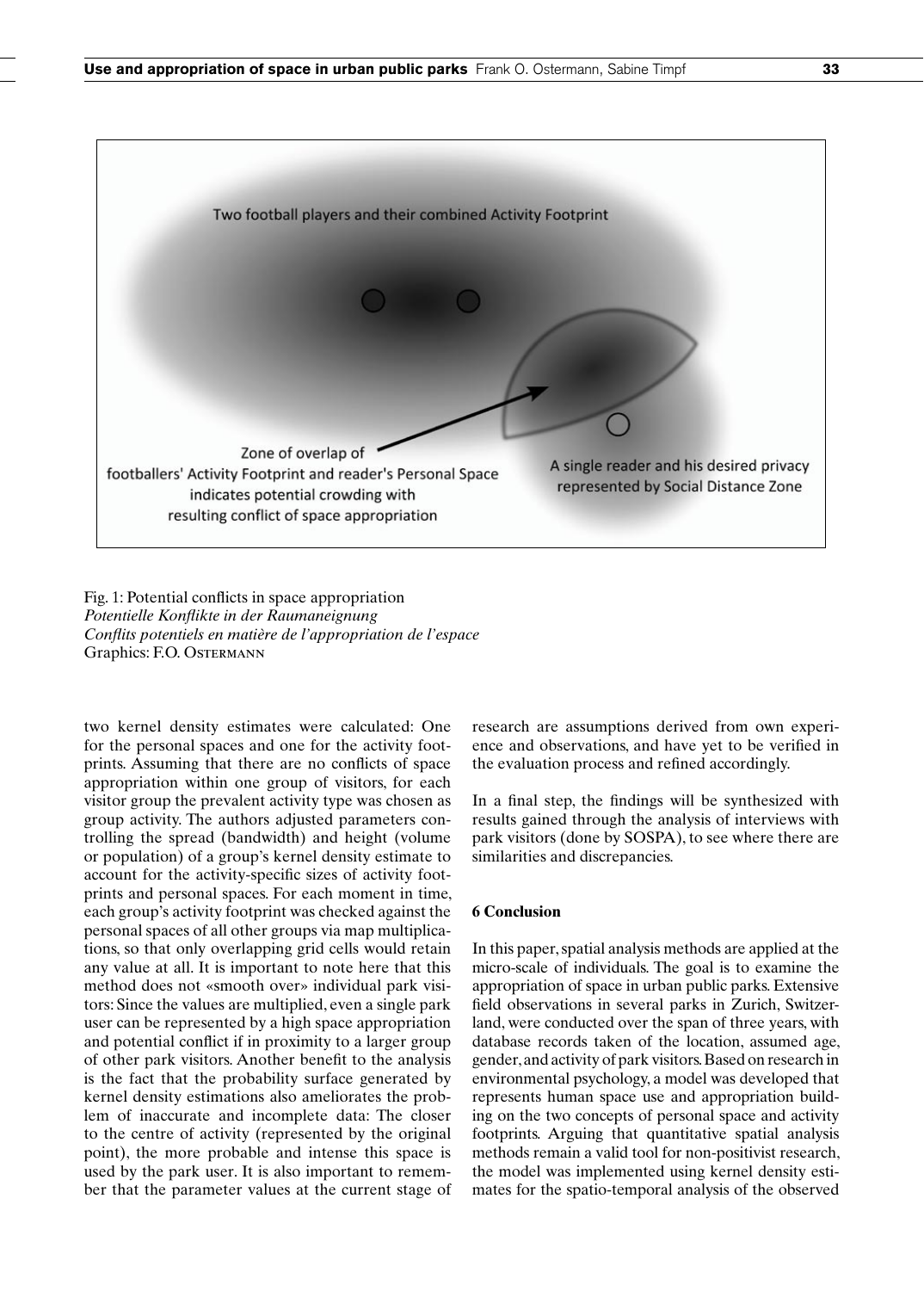![](_page_4_Picture_1.jpeg)

Fig. 2: Wahlenpark 2006 (Zurich, Switzerland) – density surfaces *Wahlenpark 2006 (Zürich, Schweiz) – Dichteoberflächen Wahlenpark 2006 (Zurich, Suisse) – surfaces de densité* Graphics: F.O. Ostermann

park use. It is concluded that the probability surface generated by kernel density estimations is an adequate representation of the specific vagueness of human space appropriation as it remains sensitive to individual park visitors. The paper also shows that it is possible to use quantitative methodology of geographic information science and the tools of geographic information systems for a critical geography research project.

## **Literature**

Altman, I. (1975): The environment and social behavior: privacy, personal space, territory, crowding. – Monterey, Calif.: Brooks/Cole Publishing Company. Andereck, K.L. & R.H. Becker (1993): Perceptions of carry-over crowding in recreation environments. – In: Leisure Sciences 15: 25-35.

BALDASSARE, M. (1978): Human spatial behavior. – In: Annual Reviews Sociology 4, 4: 29-56.

BAXTER, J.C. (1970): Interpersonal spacing in natural settings. – In: Sociometry 33, 4: 444-456.

BOURDIEU, P. (1991): Physischer, sozialer und angeeigneter Raum. – In: Wentz, M. (ed.): Stadt-Räume. – Frankfurt: Campus: 25-34.

Creswell, J.W. (2003): Research design: qualitative, quantitative, and mixed methods approaches – Thousand Oaks: Sage Publications.

Dykes, J., MacEachren, A.M. & M.-J. Kraak (eds) (2005): Exploring geovisualization. – Oxford: Elsevier. Fisher, P. & D. Unwin (2005): Re-presenting GIS. – Chichester: Wiley and Sons.

Fotheringham, A.S., Brunsdon, C. & M. Charlton (2000): Quantitative geography: perspectives on spatial data analysis. – London: Sage Publications.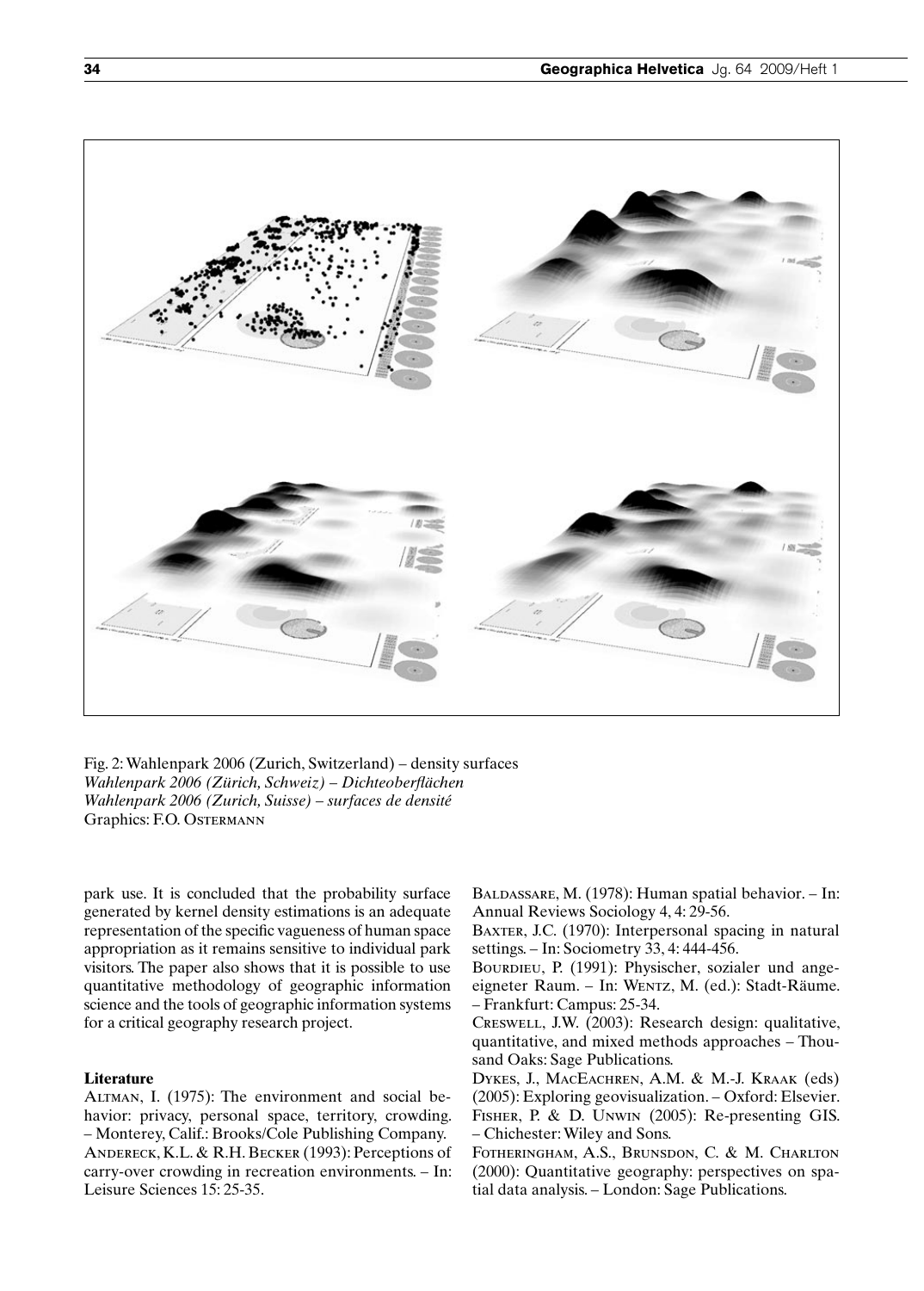FREEDMAN, J.L. (1975): Crowding and behavior. – New York: Viking.

Gahegan, M. (2005): Beyond tools: visual support for the entire process of GIScience. – In: Dykes, J., MACEACHREN, A.M. & M.-J. KRAAK (eds): Exploring geovisualization. – Oxford: Elsevier: 83-99.

GEDIKLI, R. & A. ÖZBILEN (2004): A mathematical model to determine unit area size per person needed in a neighbourhood park: a case study in Trabzon city. – In: Building and Environment 39, 11: 1365-1378.

Goffman, E. (1974): Das Individuum im öffentlichen Austausch. – Frankfurt am Main: Suhrkamp.

Goodchild, M.F. (1992): Geographical information science. – In: International Journal of Geographical Information Science 6, 1: 31-45.

HALL, E.T. (1966): The hidden dimension. – Garden City: Doubleday.

Johnson, M. (1987): The body and the mind: the bodily basis of meaning, imagination and reason. – Chicago: University of Chicago Press.

KASPAR, H. & E. BÜHLER (2009): Planning, design and use of the public space Wahlenpark (Zurich, Switzerland): functional, visual and semiotic openness. – In: Geographica Helvetica 64, 1: 21-29.

Knigge, L. & M. Cope (2006): Grounded visualization: integrating the analysis of qualitative and quantitative data through grounded theory and visualization. – In: Environment and Planning A 38, 11: 2021-2037.

Kwan, M.-P. & J. Lee (2003): Geovisualization of human activity patterns using 3D GIS: a time-geographic approach. – In: Goodchild, M.F. & D.G. Janelle (eds): Spatially integrated social science: examples in best practice. – Oxford: Oxford University Press.

Levine, N. (2006): Crime mapping and the crimestat program. – In: Geographical Analysis 38, 1: 41-56.

LITTLEJOHN, S.W. & K.A. Foss (2005): Theories of human communication. – Belmont, Calif.: Thomson Wadsworth.

Löw, M. (2001): Raumsoziologie. – Frankfurt am Main: Suhrkamp.

MARCOUILLER, D., SCOTT, I. & J. PREY (not dated): Addressing recreation conflict: providing a conceptual basis for management. – Working Paper 05-2, Madison: Department of Urban and Regional Planning, University of Wisconsin-Madison.

MILLER, H.J. (2005): What about people in geographic information science? – In: Fisher, P. & D. Unwin (eds): Representing GIS. – Chichester: John Wiley and Sons: 215-242.

Morgan, D.L. (2007): Paradigms lost and pragmatism regained. – In: Journal of Mixed Methods Research 1, 1: 48-76.

Paravicini, U. (2002): Neukonzeption städtischer öffentlicher Räume im europäischen Vergleich. – Hannover: NFFG.

Pavlovskaya, M. (2006): Theorizing with GIS: a tool

for critical geography? – In: Environment and Planning A 38, 11: 2003-2020.

Pickles, J. (1994): Ground truth. – New York: Guilford Press.

Pickles, J. (1997): Tool or science? GIS, technospace and the theoretical turn. – In: Annals of the Association of American Geographers 87, 2: 363-372.

Poon, J.H. (2005): Quantitative methods: not positively positivist. – In: Progress in Human Geography 29, 6: 766-772.

SHEPPARD, E.S. (2001): Quantitative geography: representations, practices and possibilities. – In: Environment and Planning D: Society and Space 19, 5: 535- 554.

Sommer, R. (1969): Personal space: the behavioral basis of design. – Englewood Cliffs, N.J.: Prentice-Hall.

WERLEN, B. (1993): Society, action and space. – London: Routledge.

Werlen, B. (2000): Sozialgeographie. Eine Einführung. – Bern: Paul Haupt.

Yu, H. (2006): Spatio-temporal GIS design for exploring interactions of human activities. – In: Cartography and Geographic Information Science 33, 1: 3-19.

# **Summary: Use and appropriation of space in urban public parks. GIS methods in social geography**

The research objective is the analysis of the appropriation of space in urban public parks. For this purpose, extensive field observations were conducted in several parks in Zurich, Switzerland, over the span of three years, with records made of the location, assumed age, gender and activity of park visitors. Based on research in environmental psychology and anthropology, a model was developed building on the two concepts of «personal space» and «activity footprints» to represent space appropriation. In line with the view that quantitative spatial analysis methods remain a valid tool for critical, non-positivist research, the model was implemented using kernel density estimations for the spatio-temporal analysis of the observed park use. It is argued that the probability surfaces generated by kernel density estimations are an adequate representation of the specific vagueness of human space appropriation as they remain sensitive to the presence of individual park visitors.

Keywords: public parks, space appropriation, proxemics, quantitative spatial analysis, systematic observations

# **Zusammenfassung: Nutzung und Aneignung von Raum in städtischen öffentlichen Parks. GIS-Methoden in der Sozialgeographie**

Das Forschungsziel ist die Analyse der Raumaneignung in öffentlichen städtischen Parks. Über drei Jahre hinweg wurden in drei verschiedenen Parkan